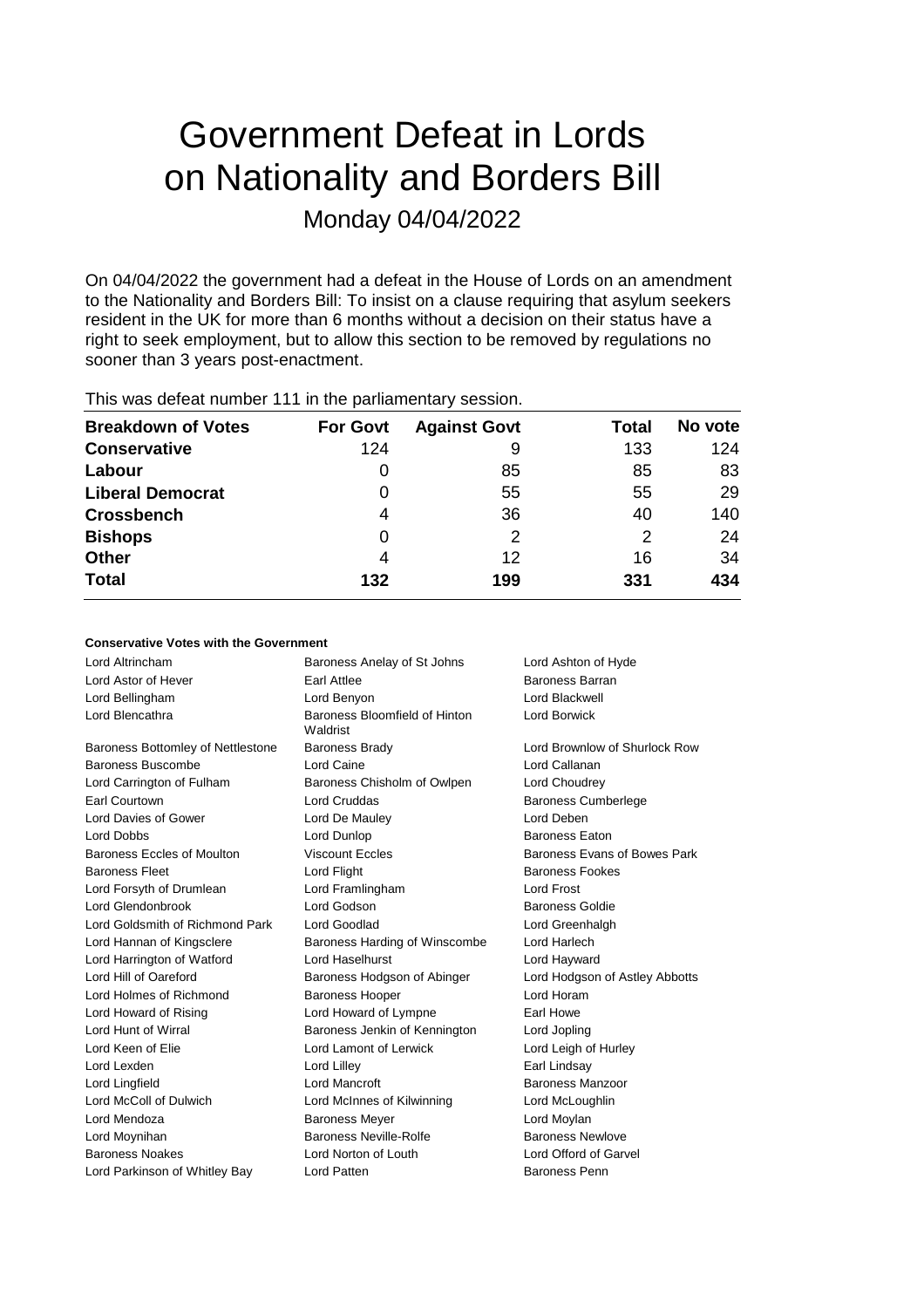| <b>Lord Pickles</b>                  | <b>Baroness Pidding</b>       | Lord Polak        |
|--------------------------------------|-------------------------------|-------------------|
| Lord Popat                           | Lord Porter of Spalding       | Lord Price        |
| Lord Ranger                          | Lord Ribeiro                  | Lord Risby        |
| Lord Robathan                        | Baroness Sanderson of Welton  | Lord Sasso        |
| <b>Baroness Sater</b>                | Baroness Scott of Bybrook     | <b>Baroness S</b> |
| Baroness Shackleton of Belgravia     | Lord Sheikh                   | <b>Lord Sherb</b> |
| Lord Smith of Hindhead               | <b>Baroness Stedman-Scott</b> | Lord Stewa        |
| <b>Baroness Stowell of Beeston</b>   | Baroness Sugg                 | Lord Taylor       |
| Lord Trefgarne                       | <b>Viscount Trenchard</b>     | Lord Tugen        |
| Lord Udny-Lister                     | Baroness Vere of Norbiton     | Baroness \        |
| Lord Wakeham                         | Lord Wei                      | <b>Lord Whart</b> |
| <b>Baroness Williams of Trafford</b> | Lord Wolfson of Tredegar      | Lord Younc        |
| Viscount Younger of Leckie           |                               |                   |
|                                      |                               |                   |

n Baroness Lord Sassoon Baroness Seccombe Lord Sherbourne of Didsbury Lord Stewart of Dirleton Lord Taylor of Holbeach Lord Tugendhat Baroness Verma Lord Wharton of Yarm Lord Young of Cookham

#### **Conservative Votes against the Government**

Lord Balfe **Lord Cormack Baroness Foster of Oxton** Baroness Helic **Earl Leicester** Earl Leicester Lord Livingston of Parkhead Lord Shinkwin **Baroness Stroud** Baroness New Baroness Warsi

#### **Labour Votes with the Government**

**Labour Votes against the Government** Baroness Armstrong of Hill Top Lord Bach Lord Bassam of Brighton **Baroness Blake of Leeds** Baroness Blower Lord Blunkett Lord Boateng Lord Bradley Lord Browne of Ladyton **Lord Campbell-Savours** Lord Cashman Baroness Chakrabarti Viscount Chandos Baroness Chapman of Darlington Lord Clark of Windermere **Lord Coaker Lord Coaker Baroness Cohen of Pimlico** Lord Collins of Highbury **Baroness Corston** Corston Lord Davidson of Glen Clova Lord Davies of Brixton **Baroness Donaghy** Baroness Drake Lord Dubs Lord Eatwell Lord Foulkes of Cumnock Baroness Golding Lord Grantchester Lord Griffiths of Burry Port Lord Grocott **Lord Hacking** Lord Hacking **Lord Hain** Viscount Hanworth **Lord Harris of Haringey** Baroness Hayman of Ullock Baroness Hayter of Kentish Town Baroness Healy of Primrose Hill Lord Hendy Baroness Henig **Lord Howarth of Newport** Lord Hunt of Kings Heath Lord Jones Lord Kennedy of Southwark Lord Khan of Burnley Baroness Lawrence of Clarendon Lord Layard Lord Lennie Lord Liddle **Baroness Lister of Burtersett** Baroness Mallalieu Lord Maxton Lord McAvoy Lord McConnell of Glenscorrodale Baroness McIntosh of Hudnall Lord McNicol of West Kilbride Baroness Merron Lord Murphy of Torfaen **Baroness Nye** Baroness Osamor Lord Ponsonby of Shulbrede Baroness Primarolo Baroness Ramsay of Cartvale Lord Reid of Cardowan Baroness Ritchie of Downpatrick Lord Rooker Lord Rosser Baroness Sherlock Lord Sikka Baroness Smith of Basildon Lord Snape Communication Viscount Stansgate Lord Stevenson of Balmacara Baroness Thornton Lord Touhig Lord Triesman **Lord Turnberg** Lord Turnberg Lord Turnberg Lord Turnberg Lord Watson of Invergowrie **Lord Watts Conducts** Baroness Wheeler Baroness Wilcox of Newport Lord Wood of Anfield Baroness Young of Old Scone Lord Young of Norwood Green

#### **Liberal Democrat Votes with the Government**

#### **Liberal Democrat Votes against the Government**

Baroness Barker **Baroness Bowles of Berkhamsted** Baroness Brinton Lord Bruce of Bennachie **Baroness Burt of Solihull** Lord Campbell of Pittenweem Lord Clement-Jones Lord Dholakia Lord Foster of Bath Lord Fox Baroness Garden of Frognal Lord German

Lord Addington Lord Allan of Hallam Baroness Bakewell of Hardington Mandeville